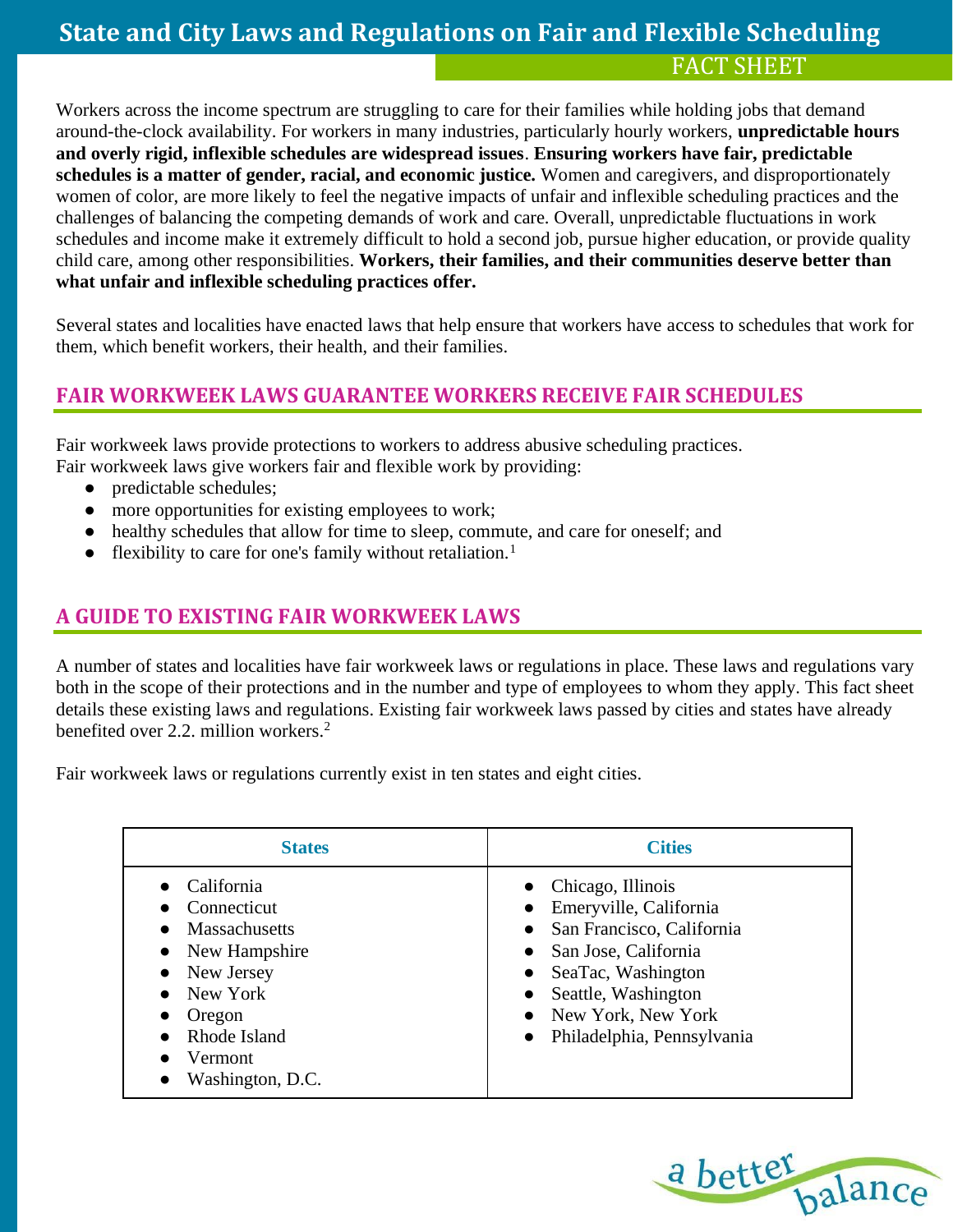### **STATES**

FACT SHEET

### **CALIFORNIA**

*Cal. Code Regs. tit. 8 § 11040*

**Eligibility:** Nonexempt<sup>3</sup> employees.<sup>4</sup>

This law requires applicable employers to provide employees with:

- **Reporting Pay: Compensation** for employees who are required to report to work and are not given sufficient work to perform.<sup>5</sup>
	- o Each workday an employee is required to report for work, but is *not* **put to work** or is given *less than half* the employee's usual or scheduled day's work, the **employee must be paid for half the usual or scheduled day's work** (a minimum of 2 hours, and maximum of 4 hours), at the employee's regular rate of pay,<sup>6</sup> subject to limited exceptions.
	- o If an employee is required to report for work a **second time** in any one workday and is furnished **less than 2 hours of work** on the second reporting, **the employee must be paid for 2 hours** at the employee's regular rate of pay, subject to limited exceptions.
- **Split-Shift Pay: One hour's pay at the minimum wage** must be paid in addition to the minimum wage for that workday when an employee works a split shift (a work schedule which is interrupted by non-paid non-working periods established by the employer, other than bona fide rest or meal period), except when the employee resides at the place of employment.<sup>7</sup>

### **CONNECTICUT**

*Conn. Agencies Regs. § 31-62-D2(d)*

**Eligibility**: Nonexempt employees in the mercantile trades.<sup>8</sup>

These regulations require that applicable employers provide eligible employees with:

- **Reporting Pay**: **Compensation** for employees who are required to report to work and are not given sufficient work to perform.<sup>9</sup> Employers must provide employees with:
	- **At least four hours at their regular rate of pay** for any day on which the employee, at the employer's request or permission, reports to work, whether or not the employee is assigned to actually work.
		- Except: if the employee is *regularly scheduled* to work for less than 4 hours, by written mutual agreement, this provision may be waived -- as long as the employee earns **at least twice the applicable minimum wage per day**.

**Anti-retaliation Protections**: Employers cannot retaliate against employees who exercise their rights under this  $law<sup>10</sup>$ 

*Conn. Agencies Regs. § 31-62-E1*

**Eligibility**: Nonexempt restaurant and hotel restaurant employees.<sup>11</sup>

These regulations require that applicable employers provide eligible employees with:

● **Reporting Pay**: **Compensation** for employees who are required to report to work and are not given sufficient work to perform.<sup>12</sup> Employers must provide employees with:

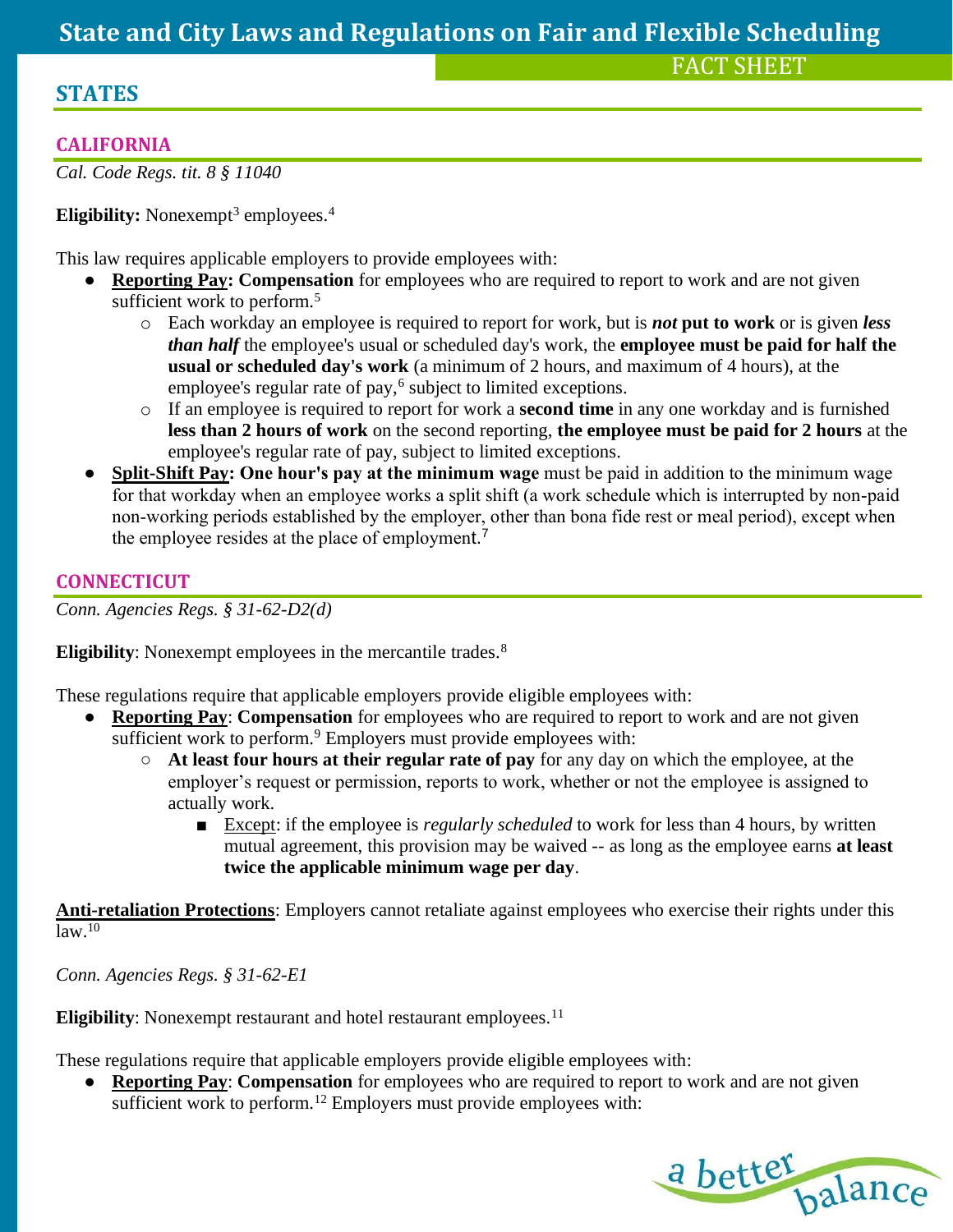FACT SHEET

○ **At least twice the applicable minimum wage** for any day on which the employee regularly reports to work, unless given notice to the contrary the previous day, or is called into work, if the employee is willing and able to work for 2 hours, whether or not the employee is actually assigned to work.<sup>13</sup>

**Anti-retaliation Protections**: Employers cannot retaliate against employees who exercise their rights under this  $law.<sup>14</sup>$ 

### **MASSACHUSETTS**

*454 Mass. Code Regs. 27.04*

**Eligibility**: All nonexempt employees, except those employed by a charitable organization.<sup>15</sup>

These regulations require that applicable employers provide eligible employees with:

- **Reporting Pay: Compensation** for employees who are required to report to work and are not given sufficient work to perform. Employers must provide employees with:
	- **At least three times the minimum wage** for any day on which an employee who is scheduled to work 3 or more hours reports to work at the time set by the employer and is not provided with the expected hours of work.<sup>16</sup>

**Anti-retaliation Protections**: Employers cannot retaliate against employees who exercise their rights under this  $\sqrt{law}$ <sup>17</sup>

### **NEW HAMPSHIRE**

*N.H. Rev. Stat. Ann. § 275:37-b* 

**Eligibility**: Most employees in New Hampshire, with some exceptions (exceptions include those engaged in domestic service in their employer's home, agricultural workers, temp workers, and seasonal workers).<sup>18</sup>

This law requires that employers provide eligible employees with:

● **Right to Request Schedule Changes**: An employee has the **right to request** a flexible schedule without retaliation. The employer does not have to grant this request.<sup>19</sup>

**Anti-retaliation Protections**: Employers cannot retaliate against employees who exercise their rights under this  $law.<sup>20</sup>$ 

*N.H. Rev. Stat. Ann. § 275:43-a*

**Eligibility**: Most nonexempt employees in New Hampshire, except those engaged in domestic service in their employer's home; farm employees on a farm with less than five employees; employees of a county or municipality; and ski instructors who receive other compensation equal to their regular rate of pay.<sup>21</sup>

This law requires that employers provide eligible employees with:

- **Reporting Pay: Compensation** for employees who are required or permitted to report to work and are not given sufficient work to perform, with some exceptions. Employers must provide employees with:
	- **At least two hours' pay at the employee's regular rate of pay** for any day on which the employee reports to work at the employer's request. If the employer makes a good faith effort to notify the employee that they shouldn't report to work, they do not have to pay.<sup>22</sup>

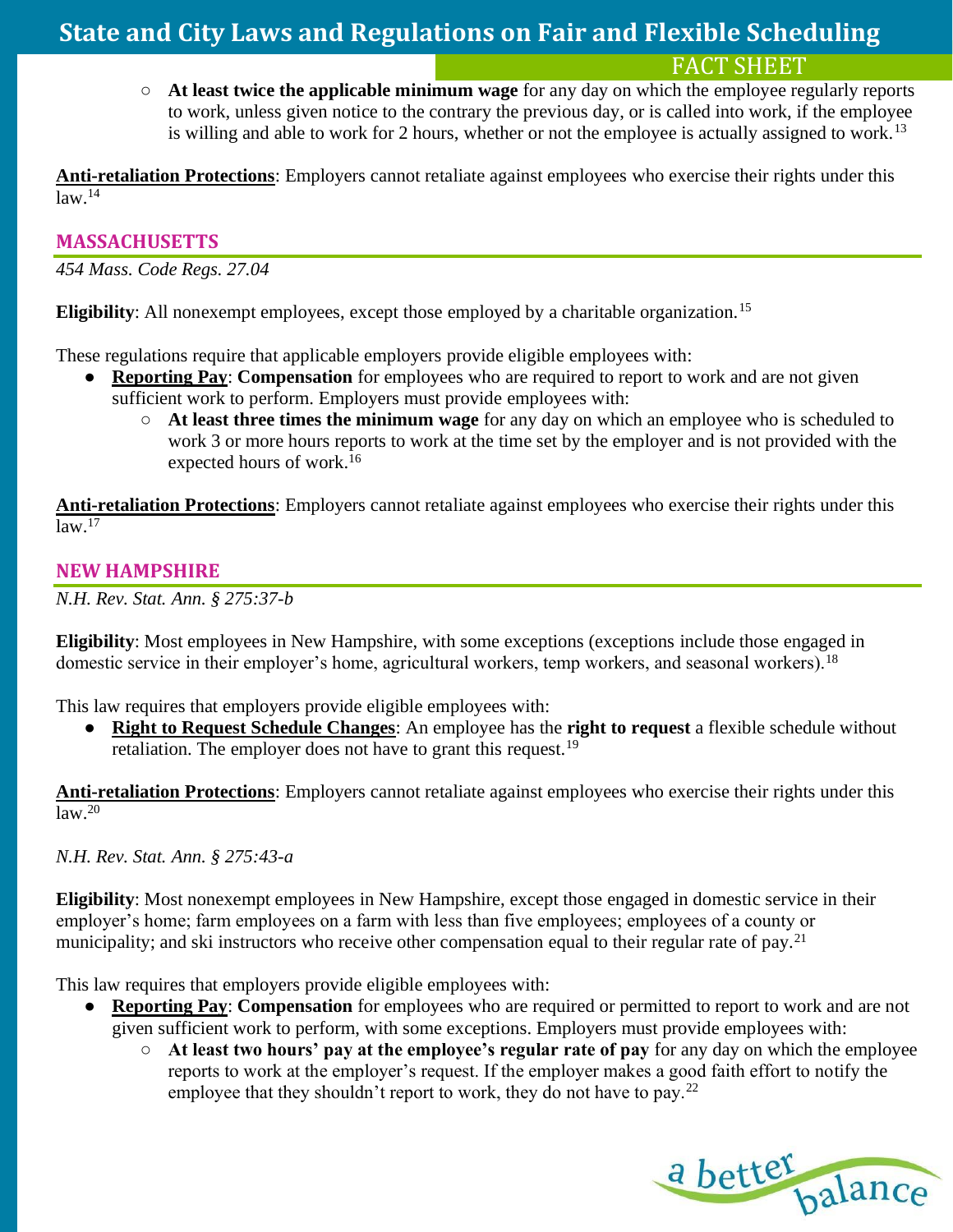### **NEW JERSEY**

*N.J. Admin Code § 12:56-5.5*

**Eligibility**: Nonexempt employees.<sup>23</sup>

These regulations require that applicable employers provide eligible employees with:

- **Reporting Pay: Compensation** for employees who are required to report to work and are not given sufficient work to perform. Employers must provide employees with:
	- **At least one hours' pay at the employee's applicable wage rate** for any day on which the employee reports to work at the employer's request,<sup>24</sup> *unless* the employer has already provided the employee with the minimum number of hours of work agreed upon by the employer and employee before work began on the day in question.<sup>25</sup>

**Anti-retaliation Protections**: Employers cannot retaliate against employees who exercise their rights under this  $law.<sup>26</sup>$ 

### **NEW YORK**

*N.Y. Comp. Codes R. & Regs,. tit. 12, §§ 142 & 146*

**Eligibility:** Nonexempt employees (with some exceptions, including farm workers, hospitality workers, building service industry, and nonprofits who are covered under separate wage orders in New York). A separate wage order applies to employees in the hospitality industry and also includes call-in pay and spread-of-hours pay requirements.<sup>27</sup>

These regulations require that applicable employers provide eligible employees with:

- **Reporting Pay**, which includes **call-in pay** and **split-shift or spread-of-hours pay**.
- **Call-in Pay**: If an employee reports to work (at the request or permission of the employer), the general rule is that the employer must pay the employee at least four hours of pay (or pay for the worker's shift, whichever is less) at the minimum wage even if the employer does not then assign the employee work or sends them home.<sup>28</sup>
	- o **Hospitality workers** must be paid at least 3 hours for one shift, 6 hours for two shifts totaling 6 hours or less, 8 hours for three shifts totally 8 hours or less, unless their regularly scheduled shift is for fewer hours.<sup>29</sup>
		- A shift is only considered a "regularly scheduled shift" if it is the same time and day each week. Pay is for the normal wage minus tip credit for hours worked and the normal wage or full minimum wage with no tip credit subtracted for hours not worked**.**
- **Split-Shift and Spread-of-Hours Pay: One additional hour of pay** at minimum wage for any day where there is a **split shift** (a schedule in which the daily hours permitted or required are not consecutive) **or** the **spread of hours** for the day exceeds 10 hours because of a gap in shifts **or** both. <sup>30</sup>
	- o In the hospitality industry, employees in **restaurants and all-year hotels** are entitled to **one additional hour of pay** at minimum wage when there is a spread of hours greater than 10, no matter their regular pay rate**.** The additional hour cannot be offset by any credits for meals or lodging provided to the employee.<sup>31</sup>

**Anti-retaliation Protections:** Employers cannot retaliate against employees who exercise their rights under this  $law<sup>32</sup>$ 

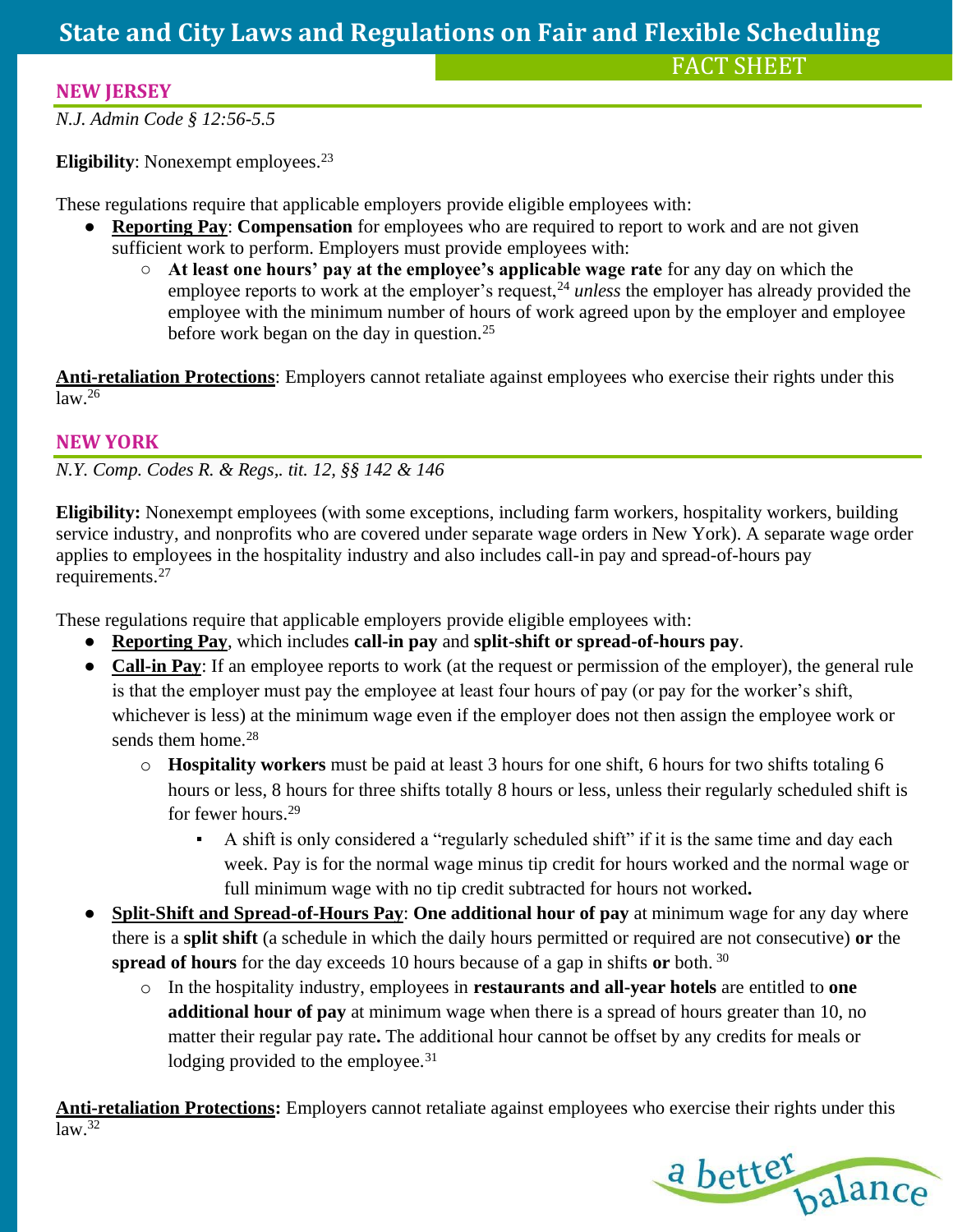### **OREGON**

*Or. Rev. Stat. §§ 653.412 et seq.*

**Eligibility**: Hourly employees working in **retail, hospitality, and food service establishments, including chains,**  that have **over 500 employees** worldwide.<sup>33</sup>

This law requires that applicable employers provide eligible employees with:

- **Initial Estimate of Hours:** Upon hire, an employer must provide a **good faith estimate** of the median number of hours the employee can expect to work per month.<sup>34</sup>
- Advance Notice of Schedule: 14 days advance notice of schedules.<sup>35</sup>
- **Right to Rest**: Right to **decline shifts with less than 10 hours between them** and right to **1.5x pay** if the shift is accepted.<sup>36</sup>
- **Right to Request Schedule Changes**: **Right to provide input into work schedules** based on an employee's availability and limitations, **and right to request** changes to work schedules, including not to be scheduled for work shifts during certain times or at certain locations, without retaliation, though the employer is not obligated to grant an employee's schedule request.<sup>37</sup>
- **Predictability Pay**: **Compensation** for employees who are subject to employer-initiated schedule changes with less than the required notice, with some exceptions.<sup>38</sup> Employers must provide employees with:
	- **One hour of pay at the employee's regular rate of pay**, in addition to wages earned when the employer:
		- **Adds more than 30 minutes** of work to the employee's work shift,
		- **Changes the date or start or end time** of the employee's work shift with no loss of hours, or
		- Schedules an **additional work shift or on-call shift.**
	- **One-half times the employee's regular rate of pay** per hour for each scheduled hour that the employee does not work when the employer:
		- **Subtracts hours** from the employee's work shift before or after the employee reports for duty,
		- **Changes the date or start or end time** of the employee's work shift, resulting in a loss of work shift hours,
		- **Cancels the employee's work shift**, or
		- **Does not ask the employee to perform work** when the employee is scheduled for an **on call shift**.

**Anti-retaliation Protections:** Employers cannot retaliate against employees who exercise their rights under this  $\overline{\text{law}^{\,39}}$ 

### **RHODE ISLAND**

*28 R.I. Gen. Laws § 28-12-3.2*

**Eligibility:** Most nonexempt employees in the state, with some exceptions (exceptions include federal government employees, individuals employed in domestic service in a private home, and most students at a college or university who are also employed at that college or university).<sup>40</sup>

This law requires that employers provide eligible employees with:

● **Reporting Pay**: **Compensation** for employees who are required or permitted to report to work and are not given sufficient work to perform, with some exceptions.<sup>41</sup> Employers must provide employees with:

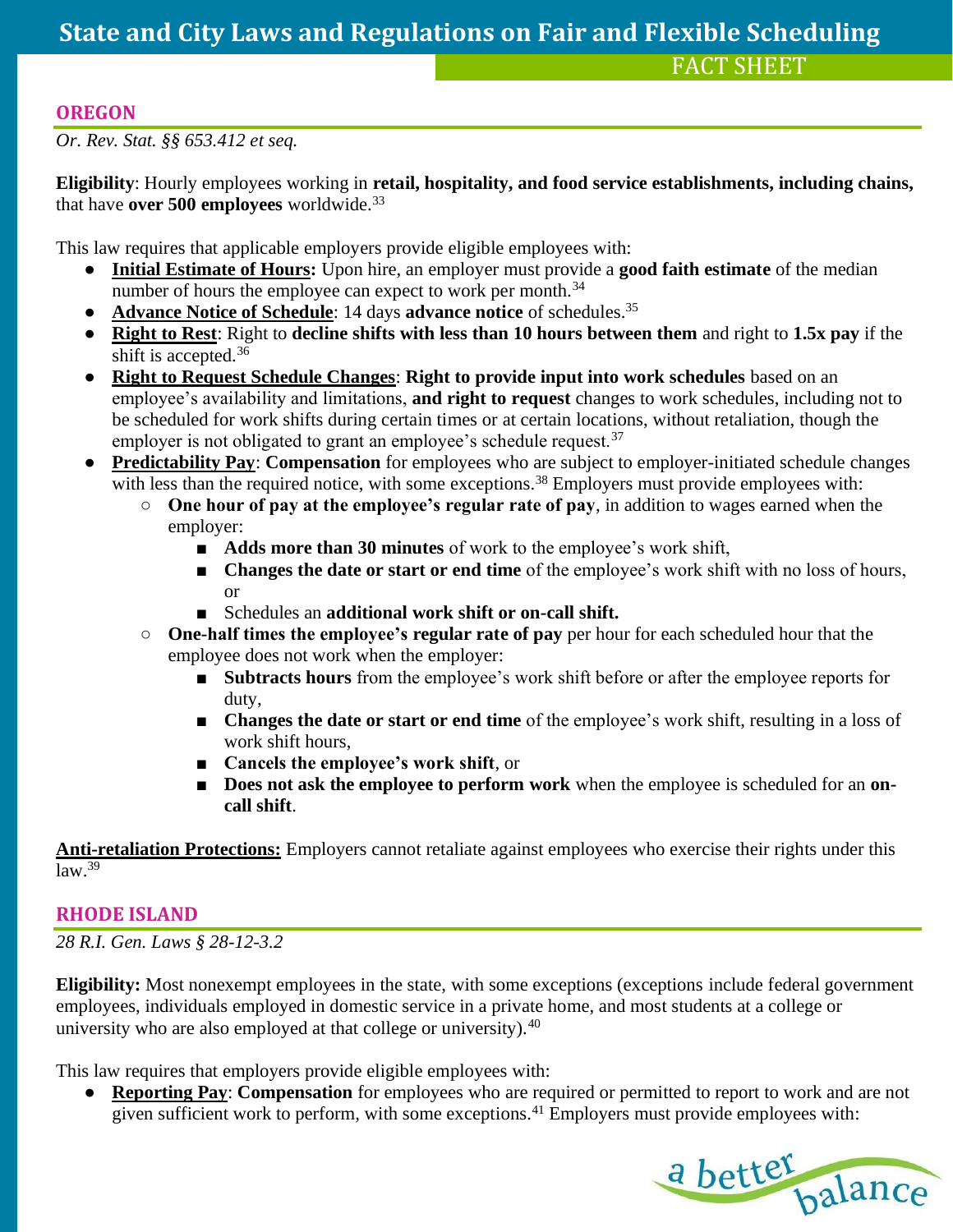○ **Three times the employee's regular hourly rate** when the employer requires or permits an employee to report to work and does not provide at least 3 hours of work on that shift (or, for a shift of less than 3 hours, the amount the employee would have earned for that shift).

**Anti-retaliation Protections**: Employers cannot retaliate against employees who exercise their rights under this  $law.<sup>42</sup>$ 

### **VERMONT**

*21 Vt. St. Ann. § 309*

**Eligibility:** The law applies to all employees whose employer, including state and local government agencies, have one or more individuals performing services for it within the state.<sup>43</sup>

This law requires applicable employers to provide employees with:

- **Right to Request Schedule Changes:** During employment, an employee has the **right to request a modified work schedule**—including, but not limited to, changes in the number of days or hours worked, changes in the time the employee arrives at or departs from work, work from home, or job-sharing—**at least twice per calendar year**. 44
	- The employer is required to discuss the request for a flexible working arrangement with the employee in **good faith**, and to consider whether the request can be granted in a manner that is not inconsistent with its business operations or other obligations.<sup>45</sup> If the request was submitted in writing, the employer must provide any denial of the request in writing.<sup>46</sup>

**Anti-retaliation Protections:** Employers cannot retaliate against employees who exercise their rights under this  $law<sup>47</sup>$ 

### **WASHINGTON, D.C.**

*D.C. Mun. Reg. tit. 7 §§ 906, 907*

**Eligibility:** Most nonexempt employees.<sup>48</sup>

These regulations require applicable employers to provide eligible employees with:

- **Reporting Pay**: **Compensation** for employees who are required or permitted to report to work and are not given sufficient work to perform, with some exceptions.<sup>49</sup> Employers must provide employees with:
	- **Four times the minimum wage rate** when an employee reports to work under general or specific instructions and the employer does not provide any work for them to perform.
	- Payment at the employee's regular rate of pay for hours worked, plus **the minimum wage rate** for hours *no*t worked, when an employee reports to work and the employer provides less than 4 hours of work for them to perform—unless the employee is regularly scheduled to work less than 4 hours.
- **Split-shift Pay: One hour of pay at the minimum wage rate**, in addition to wages earned, for each day during which the employee works a split shift.
	- A **split shift** is a schedule in which the daily hours worked are nonconsecutive (except that a shift in which the total time out for meals is one hour or less is not a split shift).<sup>50</sup>
	- This provision does not apply to an employee who lives on the premises of the employer.

**Anti-retaliation Protections**: Employers cannot retaliate against employees who exercise their rights under this  $law.<sup>51</sup>$ 

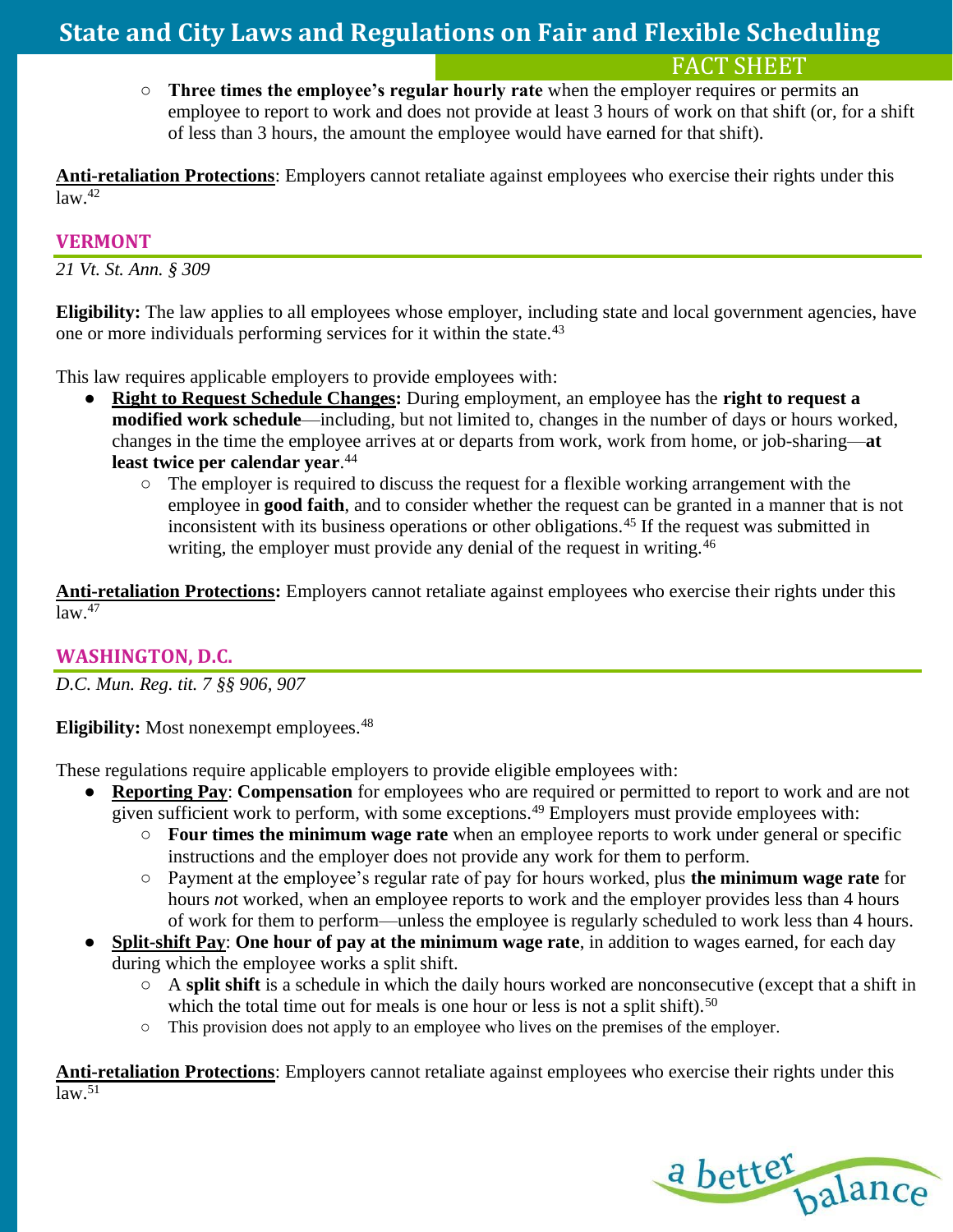### **CITIES**

### **CHICAGO, ILLINOIS**

*Chicago Mun. Code Tit. 1 Ch. 1-25* 

**Eligibility:** The law applies to "covered employees" of "covered employers" in a "covered industry." This means the law only applies to certain types of employees who work for large employers in specific industries.

- **Covered employees**: Any employee who: 1) is an employee (not contractor) or temp worker assigned to the employer for 420 hours within an 18-month period; 2) spends the majority of their time working for the employer physically in Chicago; 3) performs the majority of their work in a covered industry (see below) for the employer; and 4) earns \$50,000 or less per year if a salaried employee or \$26 per hour or less as an hourly employee, with some limited exceptions. These wage thresholds are subject to change every year.<sup>52</sup>
- **Covered employers**: Employs 1) 100 or more employees globally (250 or more for nonprofits); 2) has 50 employees who are covered employees (see above); and 3) is primarily engaged in a covered industry (see below). $53$
- **Covered industries**: Building services; healthcare; hotels; manufacturing; restaurants; retail; warehouse services.<sup>54</sup>

This law requires employers to provide their employees with:

- **Initial Estimate of Schedule:** A good faith estimate of weekly hours of work, time on-call, and periods in which the employee can expect to work and not work on or before work begins. The estimate must cover the first 90 days of employment.<sup>55</sup>
- **Advanced Notice of Schedule:** 10 days **advance notice** of schedules; two weeks' notice of schedules beginning in July 2022.
	- Employees who are not given sufficient notice have a **right to decline** any previously unscheduled hours that their employer adds to their schedule, subject to certain exceptions.<sup>56</sup>
	- This does not apply to employees who self-schedule or work at a venue that regularly holds ticketed events.
	- **Survivors of domestic or sexual violence**, or who have a family member or household member who is a survivor, **may request that their schedule** *not* **be posted or transmitted to other employees** and the employer must implement that request immediately upon oral or written notice (the employer may require a written statement as documentation, but an oral request is sufficient until a written statement is received).  $57$
- **Right to Rest:** Right to **decline shifts with less than 10 hours between them** and right to **1.25x pay** if the shift is accepted.<sup>58</sup>
- **Right to Request Schedule Changes:** During employment, an employee has the **right to request a modified work schedule**—including, but not limited to, part-time employment, changes in days or shifts worked, and additional shifts or hours.<sup>59</sup> Prior to the start of employment, an employee may request modifications to the projected days and hours of work an employer has provided and the employer shall respond in writing within three days.<sup>60</sup>
- **Access to Hours:** When an employer has additional shifts to fill, the **employer must first offer them to qualified existing covered employee**s (up to the overtime limit). Only if existing employees decline the shifts shall they be offered to temporary or seasonal employees. Whenever practicable, the employer will offer the shifts to part-time covered employees first.<sup>61</sup>
- **Predictability Pay: Compensation** for employees who are subject to employer-initiated schedule changes with less than the requisite notice, unless the employee requests the change, or in certain other circumstances.<sup>62</sup> Employers must provide employees with:

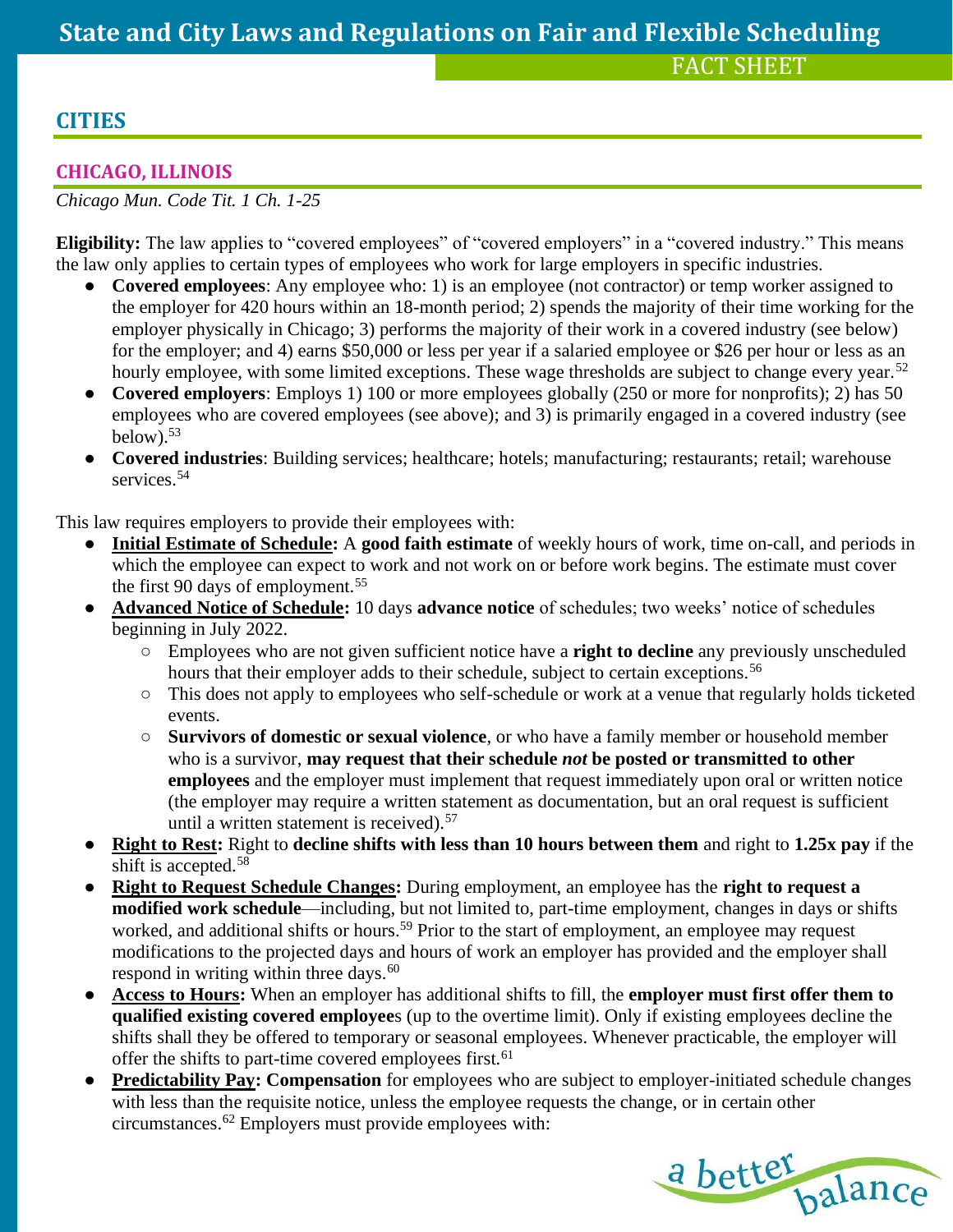FACT SHEET

- **One hour of pay at the employee's regular rate of pay**, in addition to wages earned, for each shift in which the employer:
	- **Adds hours** of work to the employee's work shift,
	- **Changes the date or time** of the employee's work shift with no loss of hours, or
	- **Cancels or subtracts hours** from a regular or on-call shift with more than 24 hours' notice.
- **No less than 50 percent of the employee's regular rate of pay** for any scheduled hours in which the employer:
	- **Subtracts hours** from a regular or on-call shift, with less than 24 hours' notice, or
	- **Cancels a regular or on-call shift,** including while the employee is working on a shift.

**Anti-retaliation Protections:** Employers cannot retaliate against employees who exercise their rights under this  $\sqrt{law.63}$ 

### **EMERYVILLE, CALIFORNIA**

*Emeryville Mun. Code Tit. 5 Ch. 39*

**Eligibility:** Nonexempt employees who work for two or more hours per week within the geographic boundaries of Emeryville for either 1) a **fast food firm** with 56 or more employees globally and 20 or more employees in Emeryville, or 2) a **retail firm** with 56 or more employees globally.<sup>64</sup>

- Initial Estimate of Schedule: A good faith estimate of the employee's work schedule.<sup>65</sup>
- **Advanced Notice of Schedule:** 14 days **advance notice** of schedules. For new employees, the employer shall provide an initial work schedule that runs through the date that the next biweekly schedule for existing employees is scheduled to be posted or distributed.<sup>66</sup>
	- Employees who are not given sufficient notice have a **right to decline** any previously unscheduled hours that their employer adds to their schedule, subject to certain exceptions.<sup>67</sup>
- **Right to Rest:** Right to **decline shifts with less than 11 hours between them**, and right to **1.5x pay** if accepted.<sup>68</sup>
- **Right to Request Schedule Changes:** During employment, an employee has the right to request a modified work schedule—including, but not limited to, part-time employment, changes in days or shifts worked, and additional shifts or hours.<sup>69</sup> Prior to the start of employment, an employee may request modifications to the projected days and hours of work an employer has provided, and the employer must respond in writing before the employee begins work.<sup>70</sup>
- **Access to Hours:** When an employer has additional hours of work available, the **employer must offer them to existing qualified part-time employees before hiring new employees** or contractors (including new temp or seasonal employees).
	- Employers are only required to offer part-time employees the number of hours that would give them 35 hours of work in a given calendar week.
	- The part-time employee is not required to accept an offer of additional work, but, if the employee does accept, must do so within 72 hours (for an offer of additional work spanning more than two weeks) or 24 hours (for an offer of additional work spanning two weeks or less).<sup>71</sup>
- **Predictability Pay: Compensation** for employees who are subject to employer-initiated schedule changes with less than the required notice, unless the employee requests the change, or in certain other circumstances.<sup>72</sup> Employers must provide employees with:
	- **One hour of pay at the employee's regular rate of pay**, in addition to wages earned, for each shift in which the employer:
		- **Adds or subtracts hours** to a scheduled shift, with less than 14 but more than 24 hours' notice;

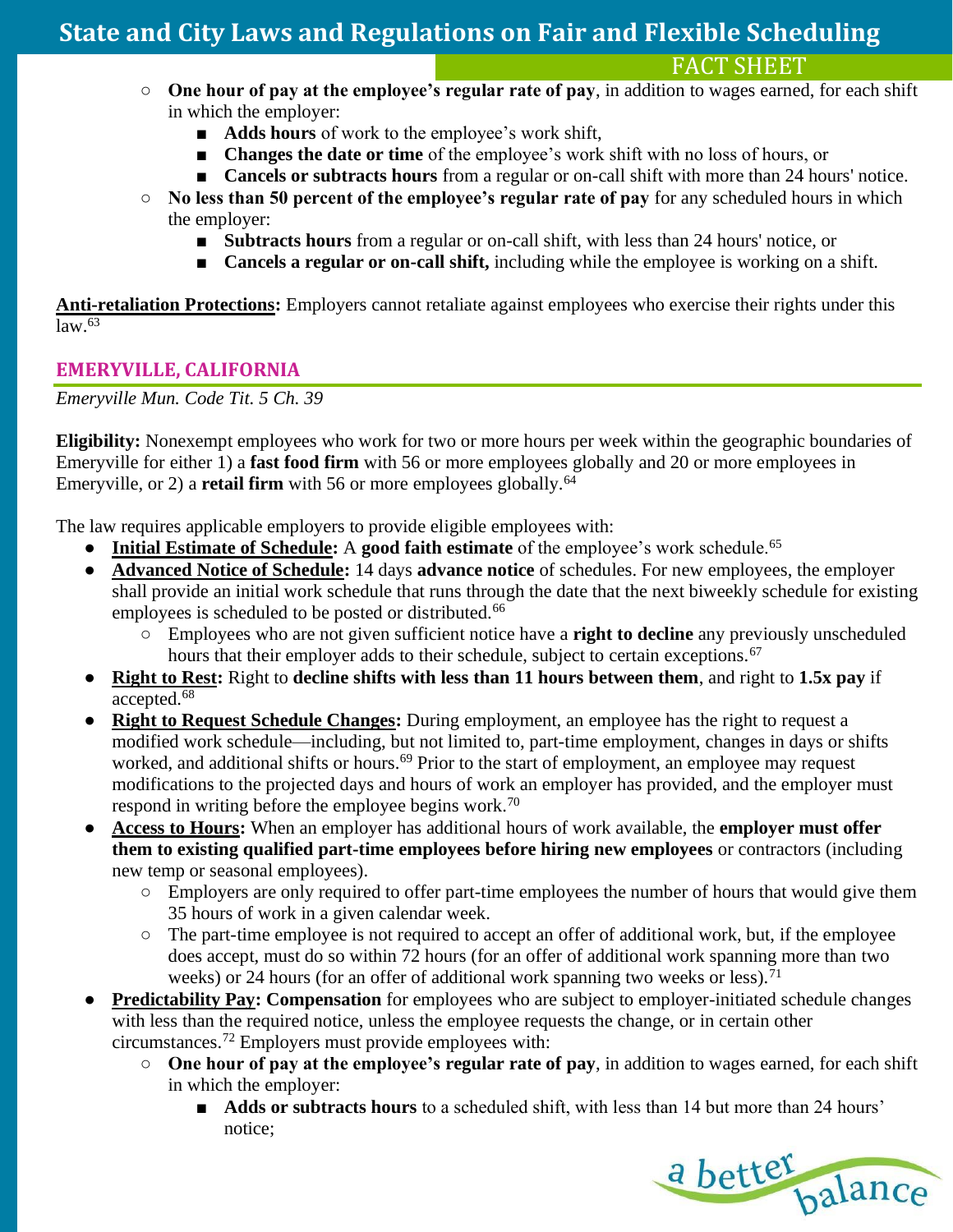FACT SHEET

- **Moves a scheduled shift** to another date or time, with less than 14 but more than 24 hours' notice;
- **Cancels a scheduled shift**, with less than 14 but more than 24 hours' notice;
- **Adds a previously unscheduled shift**, with less than 14 but more than 24 hours' notice; or
- **Makes changes other than those described below** with less than 24 hours' notice.
- **Four hours of pay, or pay for the number of hours in the employee's scheduled shift**, whichever is less, for each shift in which the employer:
	- **Cancels or subtracts hours**, with less than 24 hours' notice.

**Anti-retaliation Protections:** Employers cannot retaliate against employees who exercise their rights under this  $law<sup>73</sup>$ 

### **SAN FRANCISCO, CALIFORNIA**

*San Francisco Police Code § 3300F.3 & Art. 33G*

**Eligibility:** Nonexempt employees who are scheduled to work an on-call shift of at least **two hours in a given calendar week** within the geographic boundaries of San Francisco for a **retail employer who has 20 or more employees in the city and 40 or more retail sales locations worldwide**. 74

- **Initial Estimate of Schedule:** Prior to the start of employment, the employer must provide a **good faith estimate** of the expected minimum number of scheduled shifts per month, and the days and hours of those shifts, including on-call shifts.<sup>75</sup>
- **Advanced Notice of Schedule:** 14 days **advance notice** of schedules. For new employees, the employer must provide an initial work schedule that runs through the date that the next biweekly schedule for existing employees is scheduled to be posted or distributed.<sup>76</sup>
- **Right to Request Schedule Changes:** Employees have the **right to request** a modification to the initial estimate of their schedule provided by the employer prior to the start of employment. The employer must respond prior to the start of employment.<sup>77</sup>
- **Access to Hours:** When an employer has additional hours of work available, the employer must **offer them to existing qualified part-time employees before hiring new employees** or contractors (including new temp or seasonal employees), as long as the additional work is the same or a similar type of work the part-time employee does for the employer.
	- Employers are only required to offer part-time employees the number of hours that would give them 35 hours of work in a given calendar week.
	- The part-time employee is not required to accept an offer of additional work, but, if the employee does accept, must do so in writing within 72 hours.<sup>78</sup>
- **Predictability Pay: Compensation** for employees who are subject to employer-initiated schedule changes with less than the required notice, unless the employee requests the change, or in certain other circumstances.<sup>79</sup> Employers must provide employees with:
	- **One hour of pay at the employee's regular rate of pay**, in addition to wages earned, for each shift in which the employer:
		- 1. **Moves a scheduled shift** to a new date or time with less than 7 days' notice but 24 hours or more notice, or
		- 2. **Cancels a scheduled shift** with less than 7 days' notice but 24 hours or more notice, or
		- 3. **Adds a previously unscheduled shift** with less than 7 days' notice but 24 hours or more notice.
	- **Two hours of pay at the employee's regular rate of pay**, in addition to wages earned, for each shift in which the employer:

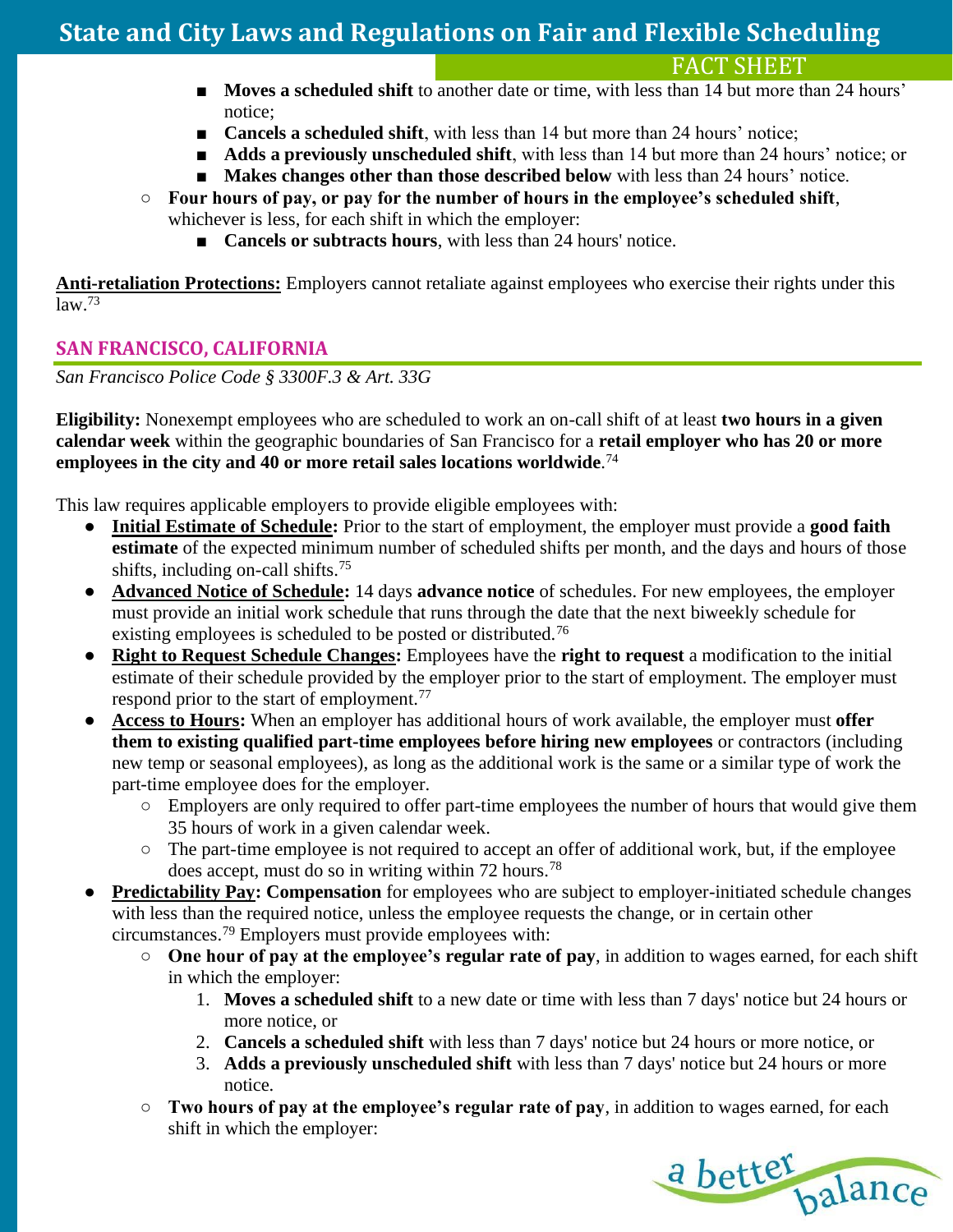### FACT SHEET

- 1. **Moves a scheduled shift** to a new date or time with less than 24 hours' notice for a shift of 4 hours or less,
- 2. **Cancels a scheduled shift** with less than 24 hours' notice for a shift of 4 hours or less, or
- 3. **Adds a previously unscheduled shift** with less than 24 hours' notice for a shift of 4 hours or less.
- **Four hours of pay at the employee's regular rate of pay**, in addition to wages earned, for each shift in which the employer:
	- 1. **Moves a scheduled shift** to a new date or time with less than 24 hours' notice for a shift of more than 4 hours,
	- 2. **Cancels a scheduled shift** with less than 24 hours' notice for a shift of more than 4 hours, or
	- 3. **Adds a previously unscheduled shift** with less than 24 hours' notice for a shift of more than 4 hours.
- **On-Call Pay: Compensation** for employees who are scheduled for on-call shifts during which they are required to be available but not called to work, with certain exceptions.<sup>80</sup> Employers must provide employees with:
	- **Two hours of pay at the employee's regular rate of pay** for each on-call shift of 4 hours or less;
	- **Four hours of pay at the employee's regular rate of pay** for each on-call shift of more than 4 hours.
	- If an employee scheduled for an on-call shift is in fact called to work, the predictability pay rules apply as described above and this section do not apply.

**Anti-retaliation Protections:** Employers cannot retaliate against employees who exercise their rights under this  $law.<sup>81</sup>$ 

### **SAN JOSE, CALIFORNIA**

*San Jose Mun. Code § 4.101* 

**Eligibility:** Nonexempt employees who perform at least **two hours of work** for an **employer with more than 35 employees.** Note that for chain businesses, the number of employees is determined by the number of employees at all chain locations, whether or not located in San Jose.<sup>82</sup>

This law requires applicable employers to provide eligible employees with:

● **Access to Hours:** When an employer has additional hours of work available, the **employer must offer them to existing qualified employees before hiring new employees** or subcontractors (including new temp workers). An employer is not required to offer additional hours to existing employees if the employer would be required to pay the employee at a premium rate.<sup>83</sup> There is a possible exemption when complying with this requirement would create a hardship for the employer.<sup>84</sup>

**Anti-retaliation Protections:** Employers cannot retaliate against employees who exercise their rights under this  $law.<sup>85</sup>$ 

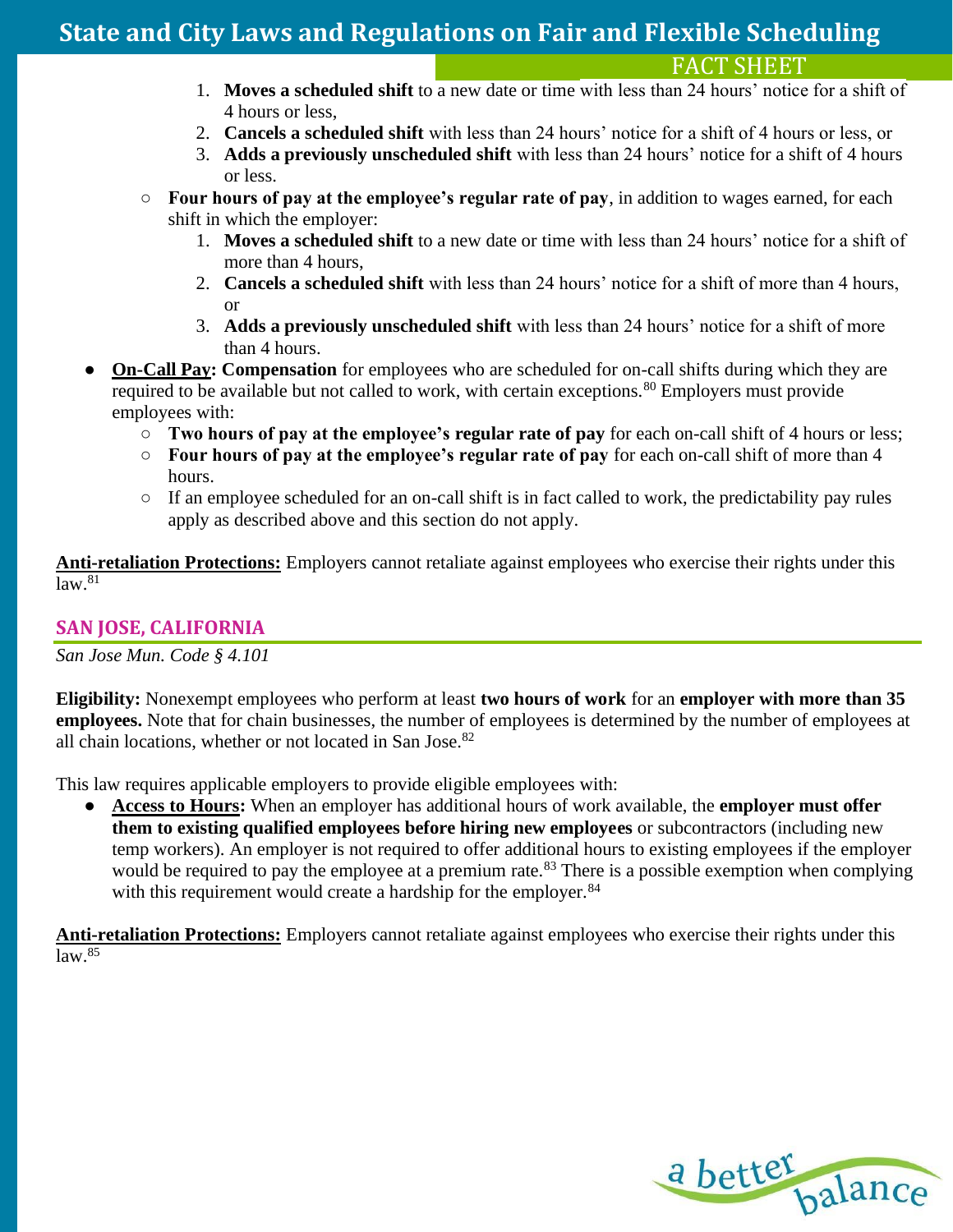### **SEATAC, WASHINGTON**

*SeaTac Mun. Code § 7.45.030*

**Eligibility: Non-managerial, non-supervisory employees** of 1) any **hotel** with 100 or more guest rooms and 30 or more workers; 2) an institutional **food service or retail** operation with 10 or more non-managerial, nonsupervisory employees; 3) a **transportation employer** (including curbside passenger check-in services, baggage check services, baggage handling, and more; full list available [here\)](https://www.codepublishing.com/WA/SeaTac/html/SeaTac07/SeaTac0745.html#:~:text=010%20Definitions.-,7.45.,030%20Promoting%20full%2Dtime%20employment.); or 4) a **rental car service** (with more than 100 cars), **shuttle service** (with more than 10 vans or busses), or **parking lot management** (with more than 100 parking spaces), with 25 or more non-managerial, non-supervisory employees.<sup>86</sup>

This law requires applicable employers to provide eligible employees with:

Access to Hours: When an employer has additional hours of work available in job positions held by existing workers, the **employer must offer them to existing qualified part-time employees before hiring additional part-time or temporary employees**. 87

**Anti-retaliation Protections:** Employers cannot retaliate against employees who exercise their rights under this  $\sqrt{a^2 + 88}$ 

### **SEATTLE, WASHINGTON**

*Seattle Mun. Code Tit. 14 Ch. 22*

**Eligibility:** Nonexempt employees who work at least 50% of the time at a physical location within the geographic bounds of Seattle for an employer who is either:

- A **retail establishment** that employs **500 or more employees** worldwide; or;
- A **food service establishment** that employs **500 or more employees** worldwide—and, if a full-service restaurant, must also have at least 40 full-service restaurants worldwide.<sup>89</sup>

- **Initial Estimate of Schedule:** 
	- For **new employees**, the employer must provide a **good faith estimate** of the employee's work schedule at the time of hire, including the median number of hours the employee can expect to work each week and whether the employee can expect to work on-call shifts.
	- For **existing employees**, the employer must revise the **good faith estimate** once per year and when there are significant changes to the employee's schedule based on changes in the employee's availability or the business's needs.
	- The employer must initiate an **interactive process** (basically, a conversation focused on coming to a mutually-beneficial agreement, potentially including discussion of alternatives) to discuss any significant changes from the good faith estimate and, if applicable, must state the bona fide business reason for the change.<sup>90</sup>
- **Advanced Notice of Schedule:** 14 days **advance notice** of schedules. For new employees and employees returning after a leave of absence, the employer must provide an initial work schedule that runs through the last date of the currently-posted schedule.<sup>91</sup>
	- Employees who are not given sufficient notice have a **right to decline** any previously unscheduled hours that their employer adds to their schedule.<sup>92</sup>
- **Right to Rest:** Right to decline **shifts with less than 10 hours between them** and right to **1.5x pay** if accepted, unless the work hours are considered a "split shift" subject to defined rules.<sup>93</sup>
- **Right to Request Schedule Changes:** At the time of hire and during employment, an employee may identify limitations or changes to their availability. The employee has the **right to request** not to be

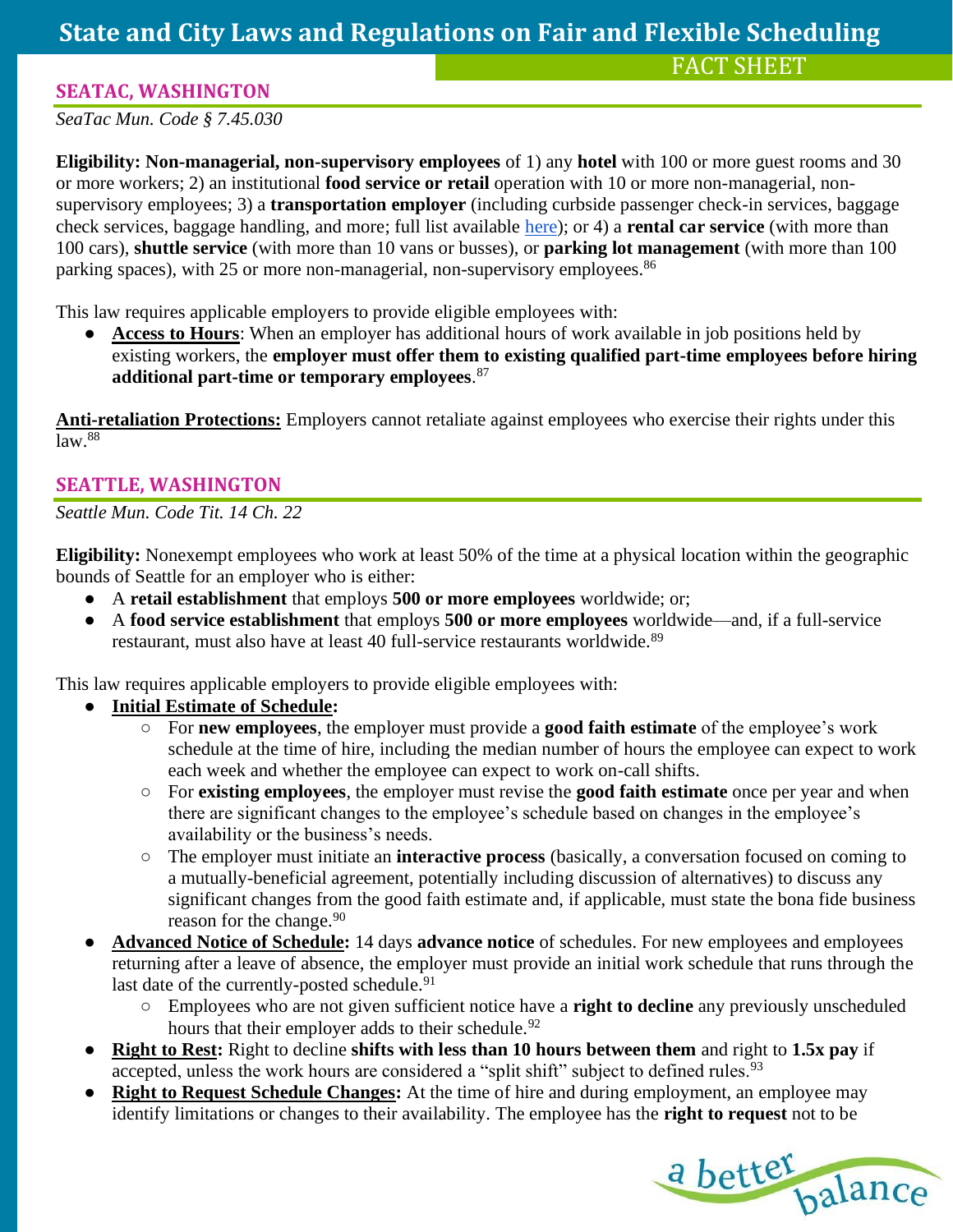### FACT SHEET

scheduled to work at certain times or locations, and has the right to express preferred hours and work locations.<sup>94</sup>

### ○ **If the request is due to a major life event:**

- 1. The employer must engage in an **interactive process** with the employee and **must grant the request** unless the employer has a **bona fide business reason** for denying it.
- 2. The employer may require verification of the major life event.
- 3. A **major life event** is an event that impacts the employee's access to the workplace due to changes in transportation or housing; the employee's own serious health condition; the employee's responsibilities as a caregiver; the employee's enrollment in a career-related educational or training program; or another job.<sup>95</sup>
- **If the request is not due to a major life event:**
	- 1. The employer must engage in an **interactive process** with the employee and **may grant or deny the request** for any lawful reason.
- **Right Not to Find Coverage:** When an employee requests a schedule change for a reason covered by local, state, or federal law, or due to a major life event, and the employee complies with the employer's notice requirements, **the employer may not require the employee to find a replacement** employee for scheduled hours the employee is unable to work. The employer may require the employee to find a replacement employee if a change is requested for another reason.<sup>96</sup>
- **Access to Hours:** When an employer has additional hours of work available, **the employer must offer them to existing qualified employees** when the hours become available at the employees' place of work (up to the overtime limit) before hiring new employees or contractors (including new temp workers).
	- When such work is available, the employer must post a written notice offering additional hours for at least 3 consecutive calendar days;
	- If a qualified existing employee responds, the employee must offer them the additional hours; and
	- The employee has 2 calendar days from the offer to accept.
	- $\circ$  Some exceptions may apply. <sup>97</sup>
- **Predictability Pay: Compensation** for employees who are subject to employer-initiated schedule changes with less than the required notice, unless the employee requests the change, or in certain other circumstances.<sup>98</sup> Employers must provide employees with:
	- **One hour of pay at the employee's regular rate of pay**, in addition to wages earned, for each shift in which the employer:
		- **1. Adds hours of work**; or
		- **2. Changes the date or start or end time** of a scheduled shift with no loss of hours.
	- **No less than 50 percent of the employee's regular rate of pay** for any scheduled hours in which the employee does not work because the employer:
		- **1. Subtracts hours** from a regularly scheduled work shift;
		- **2. Changes the date or start or end time** of a scheduled shift, resulting in a loss of hours;
		- **3. Cancels a work shift**; or
		- **4. Schedules the employee for an on-call shift for which the employee does not need to report for work**.

**Anti-retaliation Protections:** Employers cannot retaliate against employees who exercise their rights under this  $law.<sup>99</sup>$ 

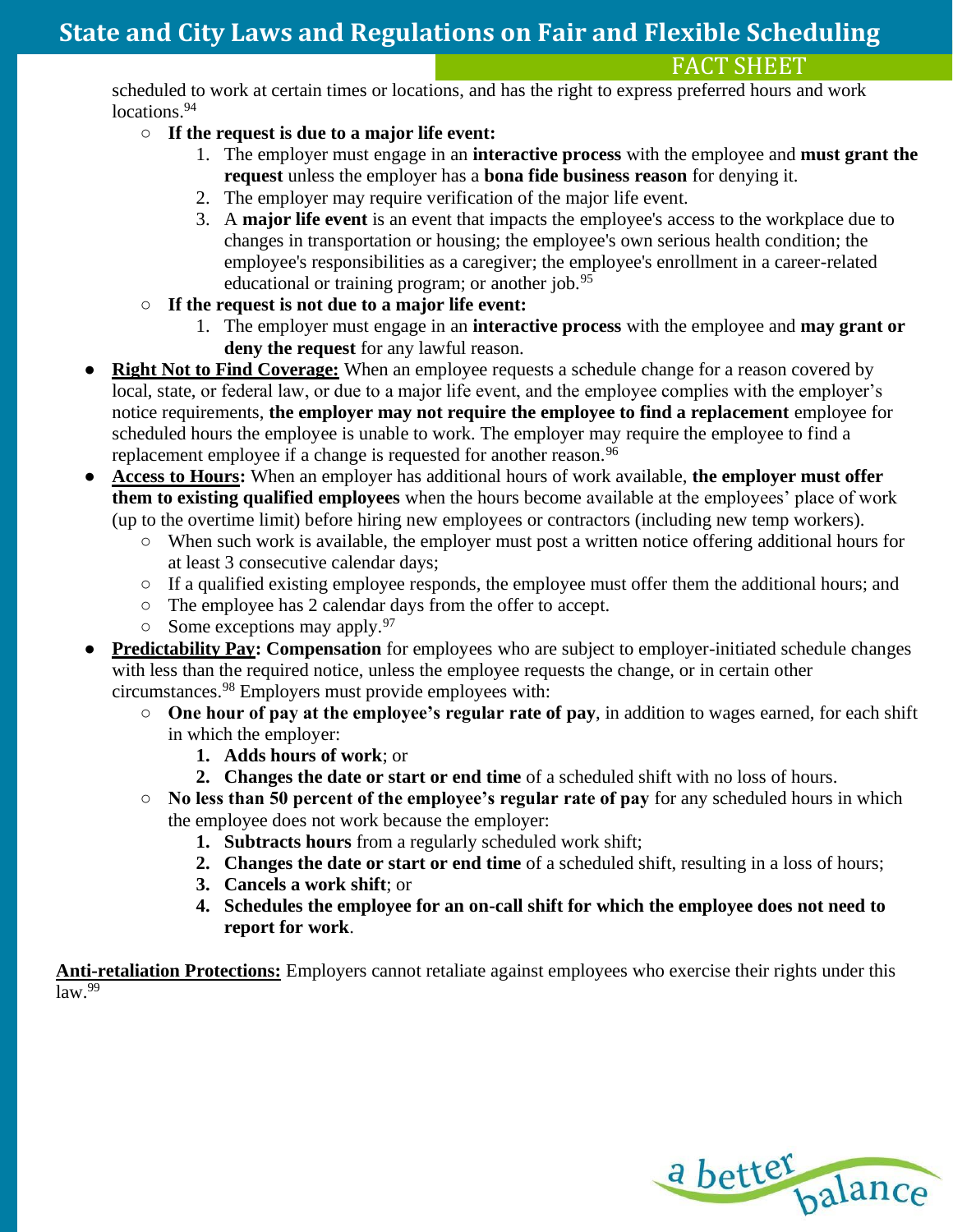### **NEW YORK, NEW YORK**

*New York City Admin. Code Tit. 20 Ch. 12*

New York City's flexible workweek laws have three components, applicable to different groups of employees. Each component is discussed separately below.

### *Fast Food Employees*

**Eligibility:** Hourly employees of fast food chains with 30 or more establishments nationally working in New York  $City.<sup>100</sup>$ 

- **Initial Estimate of Schedule:** Upon or before receipt of their first work schedule, an employer must provide a fast food employee with a copy of their regular schedule, including the **number of hours they can expect to work per week** and the **expected days, times, and locations** of those hours.<sup>101</sup>
- **Advanced Notice of Schedule:** 14 days **advance notice** of schedules.<sup>102</sup>
	- Employees who are not given sufficient notice have a **right to decline** any previously unscheduled hours or shifts that their employer adds to their schedule.
- **Right to Rest:** Right to **decline shifts with less than 11 hours between them**. For any such shift that a fast food employee works, the fast food employer shall pay them \$100.<sup>103</sup>
- **Access to Hours:** 
	- A **fast food employer** cannot reduce a fast food employee's hours by more than 15% of the highest total hours in the employee's regular schedule during the last 12 months without the employee's consent, unless there is just cause or a bona fide economic reason, with certain exceptions.<sup>104</sup>
	- When a **fast food employer** has additional shifts available, the employer shall, in order:
		- 1. Make reasonable efforts to **reinstate or restore hours** to any fast food employees discharged for a bona fide business reason in the last 12 months;
		- 2. Offer them to fast food employees **at** *all* **of the employer's locations**, distributing them first to any employees who accept the offer who are employed at the location of the additional shifts; and
		- 3. If no employees at the location of the additional shifts accept the offer within three days (or less time, if three days is impractical in the circumstances), the employer must distribute the shifts to any employees from other locations who have accepted the offer, and then may proceed to hire new employees.
- An employer is not required to offer additional hours to existing employees if the employer would be required to pay the employee at a premium rate.<sup>105</sup>
- **Predictability Pay: Compensation** for **fast food employees** who are subject to employer-initiated schedule changes with less than the required notice, unless the employee requests the change, or in certain other circumstances.<sup>106</sup> Employers must provide employees with:
	- **\$10**, in addition to wages earned, for each change to the work schedule in which:
		- 1. **Additional hours or shifts are added** with less than 14 days' notice but more than 7 days' notice; or
		- 2. The **date or start or end time** of a regular or on-call shift is **changed with no loss of hours**, with less than 14 days' notice but more than 7 days' notice.
	- **\$15**, in addition to wages earned, for each change to the work schedule in which:
		- 1. **Additional hours or shifts are added** with less than 7 days' notice; or
		- 2. The **date or start or end time** of a regular or on-call shift is **changed with no loss of hours**, with less than 7 days' notice.
	- **\$20**, in addition to wages earned, for each change to the work schedule in which:

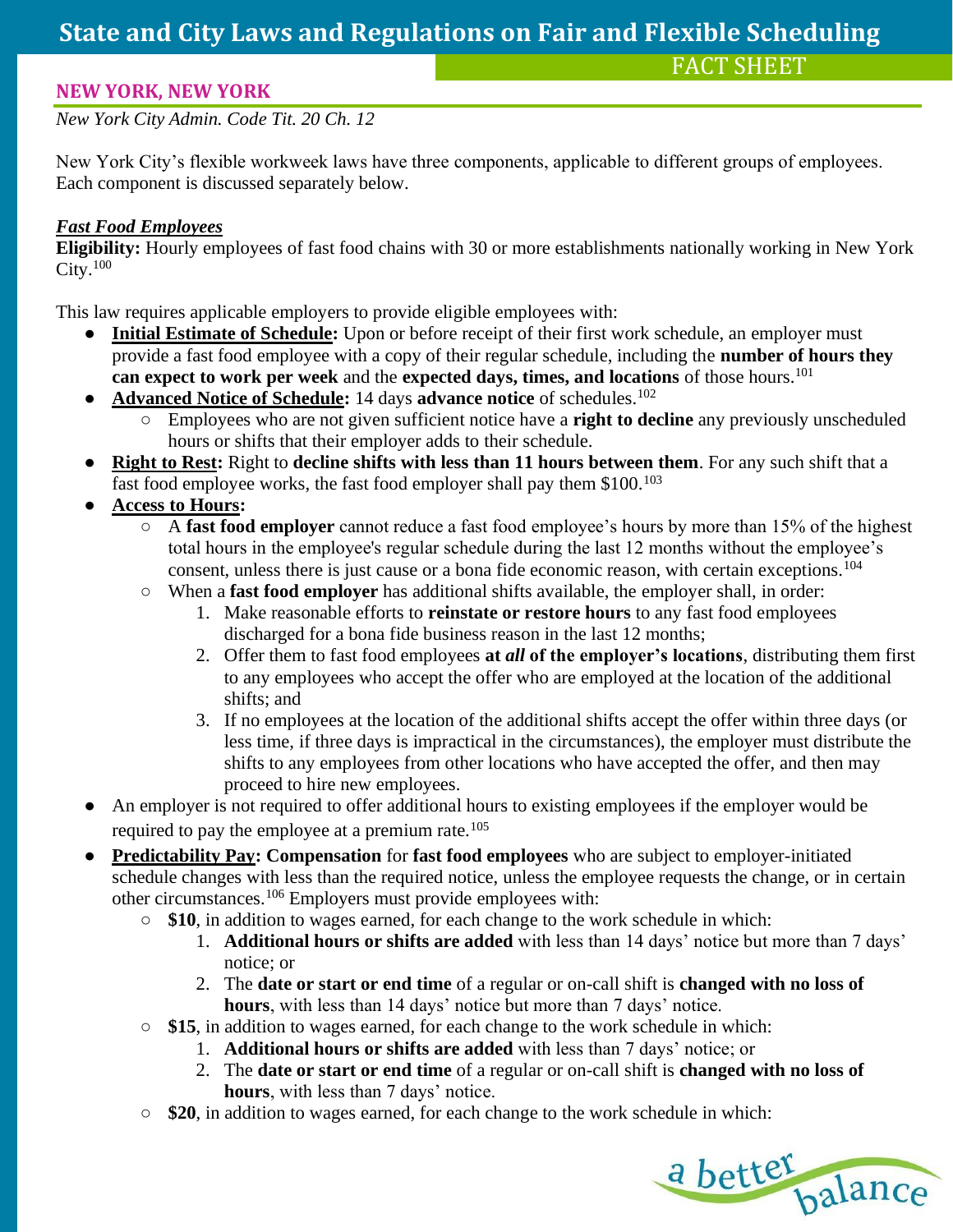FACT SHEET

- 1. **Hours are subtracted** from a regular or on-call shift with less than 14 days' notice but more than 7 days' notice; or
- 2. A **regular or on-call shift is cancelled** with less than 14 days' notice but more than 7 days' notice.
- **\$45**, in addition to wages earned, for each change to the work schedule in which:
	- 1. **Hours are subtracted** from a regular or on-call shift with less than 7 days' notice but more than 24 hours' notice; or
	- 2. A **regular or on-call shift is cancelled** with less than 7 days' notice but more than 24 hours' notice.
- **\$75**, in addition to wages earned, for each change to the work schedule in which:
	- 1. **Hours are subtracted** from a regular or on-call shift with less than 24 hours' notice; or
	- 2. A **regular or on-call shift is cancelled** with less than 24 hours' notice.

**Anti-retaliation Protections:** Employers cannot retaliate against employees who exercise their rights under this  $\sqrt{\text{law} \cdot 107}$ 

#### *Retail Employees*

**Eligibility:** Retail employees at retail businesses with 20 or more employees working in New York City.<sup>108</sup>

This law requires applicable employers to provide eligible employees with:

- Advanced Notice of Schedule: 72 hours' advance notice of work schedules.<sup>109</sup>
	- With limited exceptions, a retail employer cannot cancel a retail employee's scheduled shift with less than 72 hours' notice, require a retail employee to work with less than 72 hours' notice, schedule a retail employee for an on-call shift, or require a retail employee to contact the employer to confirm whether or not they should report for a regularly-scheduled shift, less than 72 hours before the start of such shift.<sup>110</sup>

**Anti-retaliation Protections:** Employers cannot retaliate against employees who exercise their rights under this  $law.<sup>111</sup>$ 

#### *Most Employees*

**Eligibility:** Employees who work in New York City, except employees of the federal government; employees of the state of New York; employees of the City or any local government; employees who have been employed for fewer than 120 days; employees in the entertainment industry (with limited exceptions); and employees who work fewer than 80 hours in the City per year. $112$ 

- **Right to Request Schedule Changes:** Employees have the **right to request** a change to their schedule, including permanent schedule changes. An employer may grant or deny the request but cannot retaliate against an employee for making the request.  $113$
- **Temporary Schedule Changes:** Employees have **the right to a temporary schedule change**—including, but not limited to, swapping or shifting work hours, using paid time off, working remotely, or using shortterm unpaid leave—due to a "personal event" two times a year, for up to one business day per request. Employers may only deny a temporary schedule change request if the employee has already used their two yearly temporary schedule changes.<sup>114</sup>
	- A **personal event** includes the need to care for a child under 18, care for a family member or someone who lives with you who has a disability and relies on you for care, the need to attend a legal proceeding or hearing for benefits, or the need for safe or sick time.

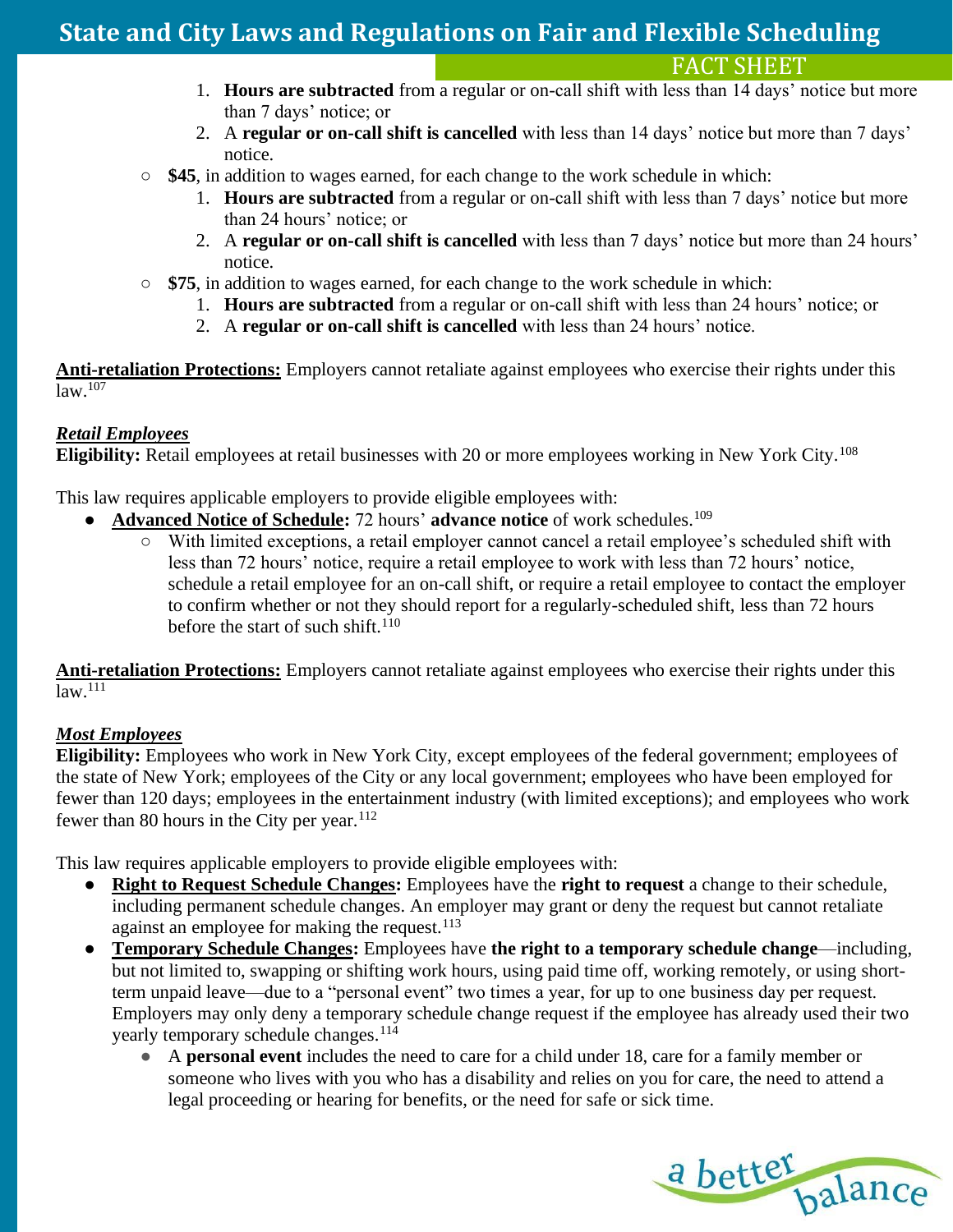FACT SHEET

**Anti-retaliation Protections:** Employers cannot retaliate against employees who exercise their rights under this  $law.<sup>115</sup>$ 

### **PHILADELPHIA, PENNSYLVANIA**

*Philadelphia Code Title 9 Ch. 9-4600*

#### **Eligibility: Hourly employees** of **retail establishments, hospitality establishments, or food services establishments** that have at least **250 employees and 30 locations** worldwide.<sup>116</sup>

This law requires applicable employers to provide eligible employees with:

- **Initial Estimate of Schedule:** Upon hire, an employer must provide a **good-faith estimate** of the employee's work schedule, including: the average number of hours the employee can expect to work each week; whether the employee is expected to work any on-call shifts; and the days and times or shifts that the employee can typically expect to work or not work.<sup>117</sup>
	- The employer must **revise this good-faith estimate** when there are significant changes to the employee's schedule based on changes in the employee's availability or the business's needs.
- **Advanced Notice of Schedule:** 14 days **advance notice** of schedules. For new employees and employees returning after a leave of absence, the employer must provide an initial work schedule that runs through the last date of the currently-posted schedule.<sup>118</sup>
	- Employees who are not given sufficient notice have a **right to decline** any previously unscheduled hours or shifts that their employer adds to their schedule.
- **Right to Rest:** Right to **decline shifts with less than 9 hours between them**. <sup>119</sup> For any such shifts that an employee works, the employer shall compensate the employee \$40.
- **Right to Request Schedule Changes:** At the time of hire and during employment, the employee has the **right to request** changes to their work schedule, including but not limited to requests not to be scheduled to work at certain times or locations, requests to work at certain times or locations, and requests for more or fewer hours.<sup>120</sup>
- **Access to Hours:** When an employer has additional work shifts available, **the employer must offer them to existing qualified employees** when the work is available at their work location (up to the overtime limit) before hiring new employees or contractors (including new temp or seasonal employees).
	- The employer must provide written notice of the additional shifts for 72 hours, unless shorter notice is necessary.
	- Employees must accept the offer of additional shifts within 24 hours of the end of the 72-hour posting period.<sup>121</sup>
- **Predictability Pay: Compensation** for employees who are subject to employer-initiated schedule changes with less than the required notice, unless the employee requests the change, or in certain other circumstances.<sup>122</sup> Employers must provide employees with:
	- **One hour of pay at the employee's regular rate of pay**, in addition to wages earned, for each shift in which the employer:
		- **1. Adds time to the work shift**; or
		- **2. Changes the date, time, or location** of a scheduled shift with no loss of hours.
	- **No less than 50 percent of the employee's regular rate of pay per hour** for any scheduled hours in which the employer:
		- **1. Subtracts hours** from a regularly scheduled work shift or an on-call shift; or
		- **2. Cancels** a regular work shift or on-call shift.

**Anti-retaliation Protections:** Employers cannot retaliate against employees who exercise their rights under this  $law<sup>.123</sup>$ 

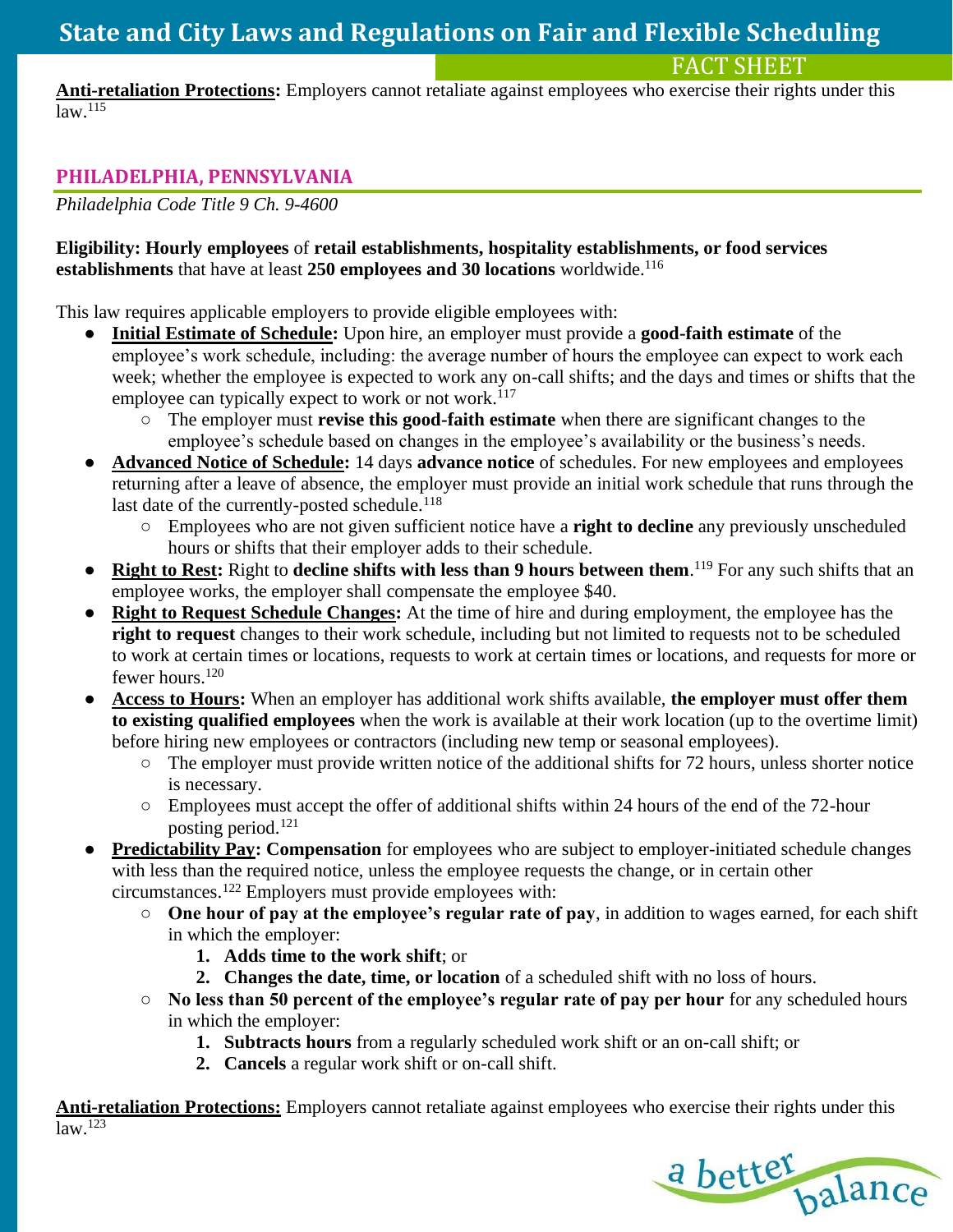*Please note that this fact sheet does not constitute legal advice and is not intended to provide an exhaustive overview of any one law described. It is possible that additional provisions not described in this fact sheet may apply to your specific circumstances or category of employment. Please call our free, confidential legal helpline at 1-833-NEED-ABB (1-833-633-3222) if you have questions about your particular needs.*

 $^7$  *Id.* at § 11040(4)(C).

```
8 Conn. Agencies Regs. § 31-62-D1(d) (2021).
```

```
9
Id.
```
Conn. Agencies Regs*.* at § 31-62-E1.

```
17 Mass. Gen. Laws ch. 151 § 19 (2021).
```

```
18 N.H. Rev. Stat. Ann. § 275:36 (2021).
```

```
19 Id. at § 275:37-b.
```

```
20 Id. at § 275:38-a.
```

```
21 Id. at §§ 275:42, 275:43-a.
```

```
22 Id. at § 275:43-a.
```

```
23 N.J. Admin Code § 12:56-2.1.
```

```
24 Id. at § 12:56-5.5(a)
```

```
25 Id. at § 12:56-5.5(b).
```

```
26 Id. at § 12:56-1.7.
```

```
27 N.Y. Comp. Codes R. & Regs. tit. 12, § 142-1 (2021); see also § 142-2.14.
```
- *Id.* at § 142-2.18.
- *Id.* at § 146.-1.6.
- N.Y. Lab. L. § 215.

Or. Rev. Stat. § 653.422.

```
34 Id. at § 653.428.
```


<sup>&</sup>lt;sup>1</sup> See Winning A Fair Workweek, Ctr. for Popular Democracy Fair Workweek Initiative, [http://www.fairworkweek.org/policy](http://www.fairworkweek.org/policy-innovations)[innovations#.](http://www.fairworkweek.org/policy-innovations)

 *See* STATE INNOVATION EXCHANGE & CTR.FOR POPULAR DEMOCRACY, RESTORING A FAIR WORKWEEK 7 (2021), [https://www.populardemocracy.org/sites/default/files/Fair\\_Workweek\\_Policy\\_Brief\\_2020.pdf](https://www.populardemocracy.org/sites/default/files/Fair_Workweek_Policy_Brief_2020.pdf)

<sup>&</sup>lt;sup>3</sup> "Nonexempt employees" are employees who are not exempt from overtime laws. Generally, the exemptions to overtime laws include, among other categories of workers, bona fide executive, administrative, and professional employees. Note that state laws may differ in the scope of their coverage. As a general matter, if an employee is legally entitled to overtime pay, they are likely a nonexempt employee. Cal. Code Regs. tit. 8 § 11040(1) (2021).

*Id.* at § 11040(5).

*Id.* at 11040(5).

Conn. Gen. Stat. § 31-69b (2021).

 $12 \, \text{Id}$ 

*Id.*

Conn. Gen. Stat. § 31-69b (2021).

454 Mass. Code Regs. 27.04 (2021).

*Id.* 

*Id.* at § 142-2.3; *see also* § 142-3.1.

*Id.* at § 146-1.5.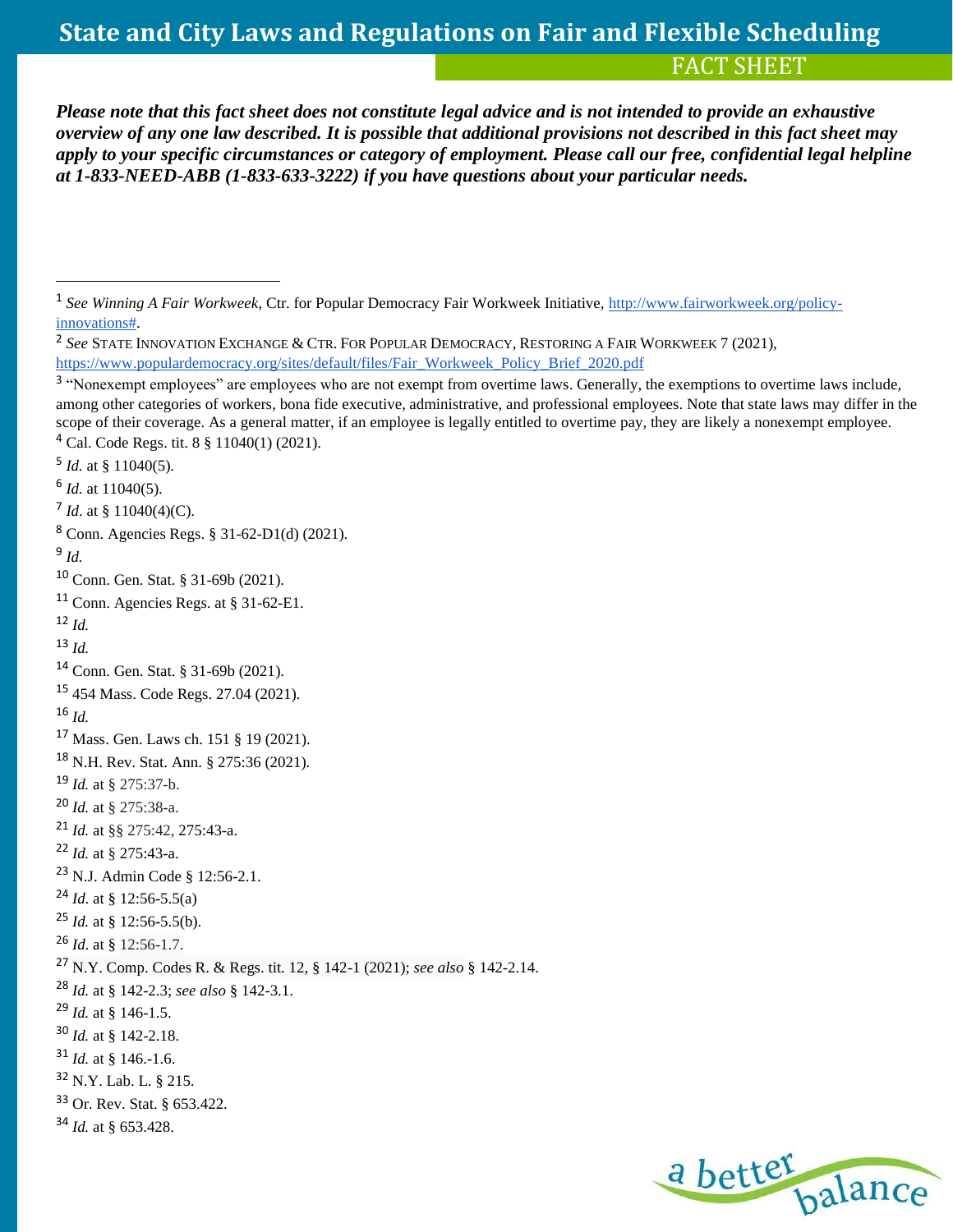FACT SHEET

 *Id.* at § 653.436. *Id.* at § 653.442. *Id.* at § 653.450 & 653.470. *Id.* at § 653.455. *Id.* at § 653.480 (3). 28 R.I. Gen. Laws §§ 28-12-2, 28-12-3.2(b), 28-12-4.4 (2021). *Id.* at § 28-12-3.2. *Id.* at § 28-12-16. 21 V.S.A. § 302 (a) *Id.* at § 309(a)(1)-(2). <sup>45</sup> *Id.* at § 302 (b)(1)-(2). *Id.* at § 302 (c). *Id.* at § 309(f). D.C. Code §§ 32-1002, 32-1004 (2021). D.C. Mun. Reg. tit. 7 §§ 906, 907 (2021). *Id.* at Tit. 7 § 999. D.C. Code § 32-1010 (2021). Chicago Mun. Code Tit. 1 Ch. 1-25-020 (2021). *Id. Id. Id.* at Tit. 1 Ch. 1-25-040(a). *Id.* at Tit. 1 Ch. 1-25-050(a). *Id.* at Tit. 1 Ch. 1-25-040(b). *Id.* at Tit. 1 Ch. 1-25-070. *Id.* at Tit. 1 Ch. 1-25-080. *Id.* at Tit. 1 Ch. 1-25-040(a). *Id.* at Tit. 1 Ch. 1-25-060.. *Id.* at Tit. 1 Ch. 1-25-050. *Id.* at Tit. 1 Ch. 1-25-100. Emeryville Mun. Code Tit. 5 Ch. 39.01-39.02. *Id.* at Tit. 5 Ch. 39.03. *Id. Id.* at Tit. 5 Ch. 39.04. *Id.* at Tit. 5 Ch. 39.06. *Id.* at Tit. 5 Ch. 39.07. *Id.* at Tit. 5 Ch. 39.03(a). *Id.* at Tit. 5 Ch. 39.05. *Id.* at Tit. 5 Ch. 39.04. *Id.* at Tit. 5 Ch. 39.10(d). San Francisco Police Code § 3300F.2 (2021).  $^{75}$  *Id.* at § 33G.4(a). *Id.* at § 33G.4(b). *Id.* at § 33G.4(a). *Id.* at § 3300F.3. <sup>79</sup> *Id.* at §§ 3300G.4(c)(2) & (e). *Id.* at §§ 3300G.4(d) & (e). *Id.* at § 3300G.9.